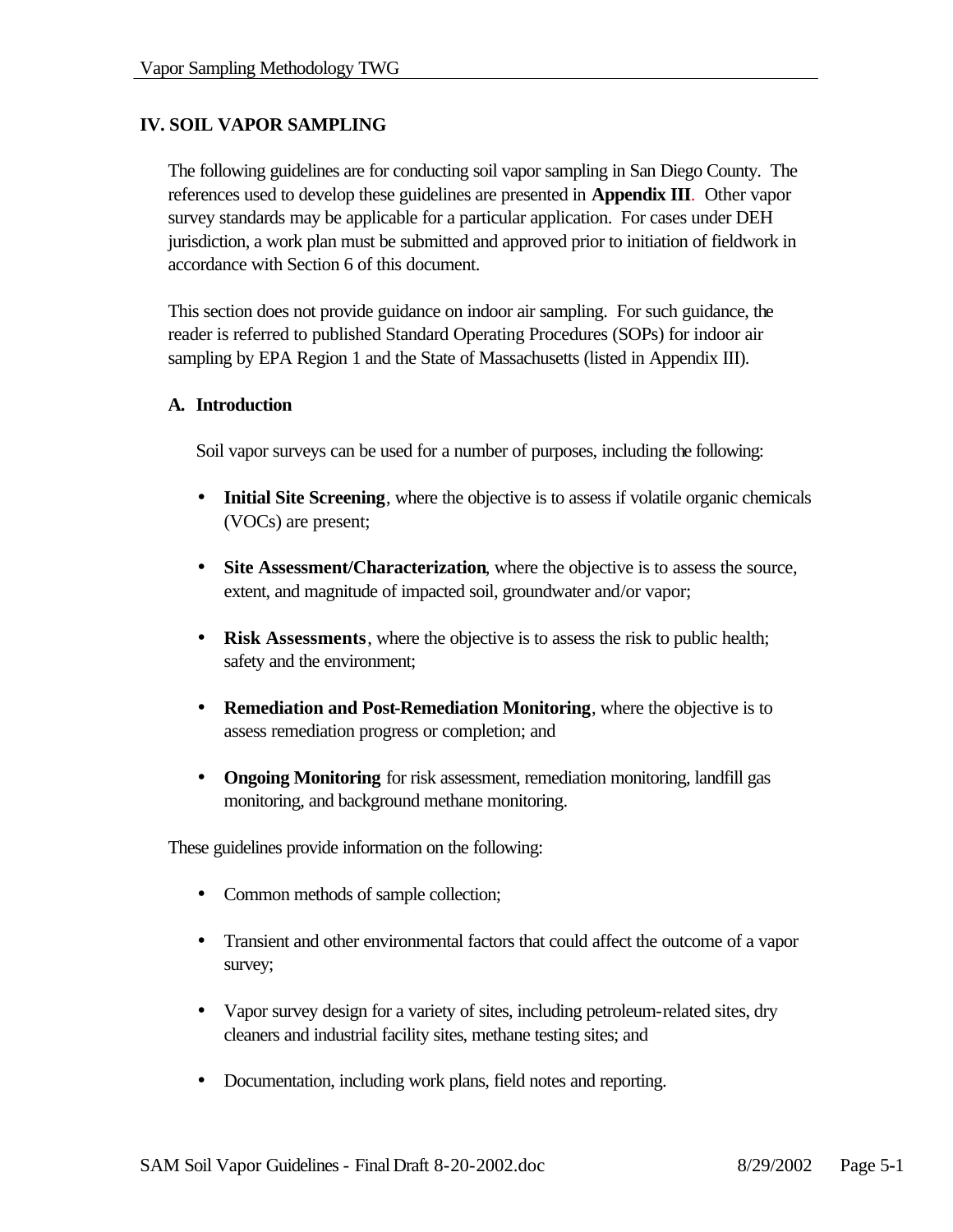## **B. Overview of Soil Vapor Survey Methods**

Three principal methods exist for collecting soil vapor data:

- Active
- Passive
- Flux Chambers

Each method offers advantages and disadvantages that are briefly described below. The design and protocols of a soil vapor survey program are dependent upon the objectives of the program, the types of contaminants anticipated to be present, and the site conditions. There are a variety of sampling methods and equipment designs for collecting soil vapor samples that can potentially yield different values.

**Active:** The active approach consists of the withdrawal of an aliquot of soil vapor from the subsurface, typically with a sampling probe, followed by analysis of the withdrawn vapor. Analysis is often performed on-site using a variety of analytical instruments. Alternatively, soil vapor samples can be stored in gas-tight containers and analyzed at an off-site laboratory. The active method is quantitative, and values are reported in concentration units (e.g., parts per million by volume [ppmv], micrograms per liter [μg/L] -vapor). This approach is the most common soil vapor collection method for a number of reasons, including ease of sample collection, opportunity for real-time data to direct further sampling, and the ability to acquire quantitative measurements.

**Passive:** The passive approach consists of the emplacement of an adsorbent into the subsurface and subsequent removal and analysis of the adsorbent. The adsorbent is typically placed in the upper end of an inverted container having an open bottom. Measured values cannot be reported as concentrations, only as total adsorbed mass (e.g., micrograms [μg]) or in some other form of relative units, because the amount of vapor that comes into contact with the adsorbent is unknown. Due to this limitation, passive surveys are useful for qualitative purposes only. Because one effect of the adsorbent is to concentrate the soil vapor, this approach offers advantages over the active approach in locations of low vadose zone permeability and sites with lower contaminant concentrations (less than  $0.1 \mu g/L$ -vapor). However, contaminants must still have an appreciable vapor pressure to be detected by this method. The technique requires two visits to the field, one to deploy the adsorbents and a second trip to retrieve them, and does not allow for the acquisition of real-time data.

**Flux Chambers:** Flux chambers consist of an enclosed chamber that is placed on the surface for a specific period of time. Vapor concentrations are measured in the chamber after a period of time. This method is also quantitative and yields both concentration data in the chamber and flux data (mass/area-time). Flux chambers are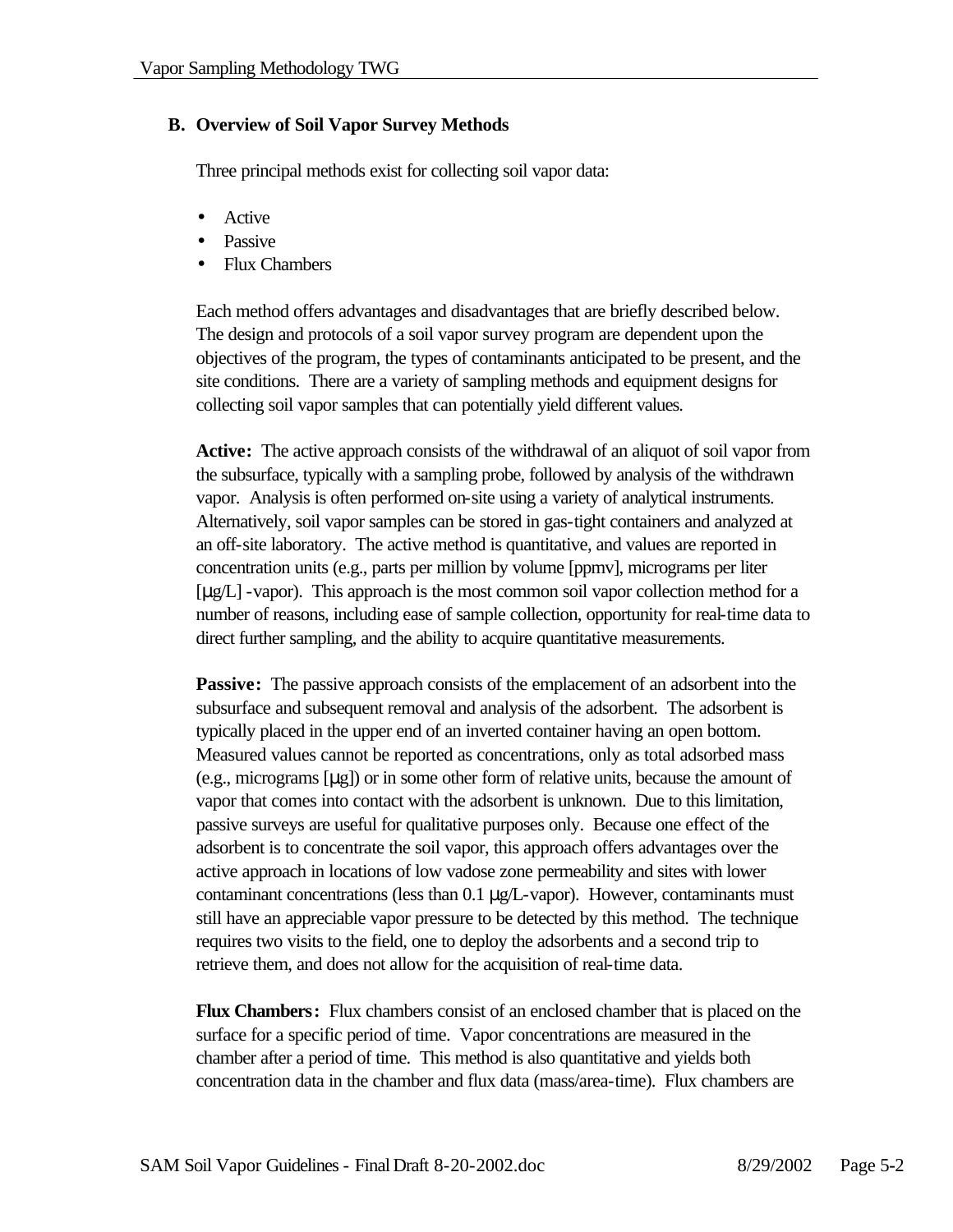the least common soil vapor survey method, and are typically used only for risk-based applications when direct vapor fluxes out of the subsurface are desired.

### **C. Procedures Which Influence Reported Soil Vapor Data**

Soil gases can travel long distances from the contamination source and can potentially be representative of the "general area of contamination." However, soil gas surveys should be used cautiously. Due to chemical specific characteristics, geologic conditions, and atmospheric influences, soil gas surveys can provide misleading results. Reported soil vapor data can depend greatly upon the collection protocols that are used to generate the data. For this reason, it is important to understand the factors that may influence the reported data when collecting soil vapor data. This section presents a description of a number of various factors that influence the reported data for different methods.

## **1. Active Soil Vapor Surveys**

**Sample Spacing:** The selection of sampling locations is strongly dependent upon the objectives of the program and the need for adequate coverage. Predetermined and widely spaced grid patterns are most commonly used for reconnaissance work, while closely spaced, irregularly situated locations are commonly used for covering specific source areas. Guidelines on sample spacing for various applications are summarized in Section 5 of this guidance.

**Collection Depth***:* Collection depths should be chosen to maximize the chances of detecting contamination, yet minimize the effects due to vapor movement, changes in barometric pressure, and surface temperature, or breakthrough of atmospheric air from the surface (refer to Section 4 of this guidance for further discussion of these factors). To optimize the chances of detecting contamination and minimizing the potential pitfalls due to vapor movement, soil vapor samples should be collected as close to the suspected contamination source as practically possible. Guidelines on collection depth for various applications are summarized in Section 5.

**Purge Volume**: The sample collection equipment used for active soil vapor surveys has an internal volume that is filled with air or some other inert gas prior to insertion into the ground. This internal volume, often called the dead volume, must be completely purged and filled with soil vapor to ensure that a representative soil vapor sample is collected. Different opinions exist on the optimum amount of vapor to be purged. At a minimum, enough vapor should be withdrawn prior to sample collection to purge the probe and collection system of all ambient air or purge gas (1 purge volume). Some believe that similar to a groundwater monitor well; a minimum of three system volumes should be purged. Most experienced soil vapor personnel purge a minimum of one and a maximum of five system volumes before collecting a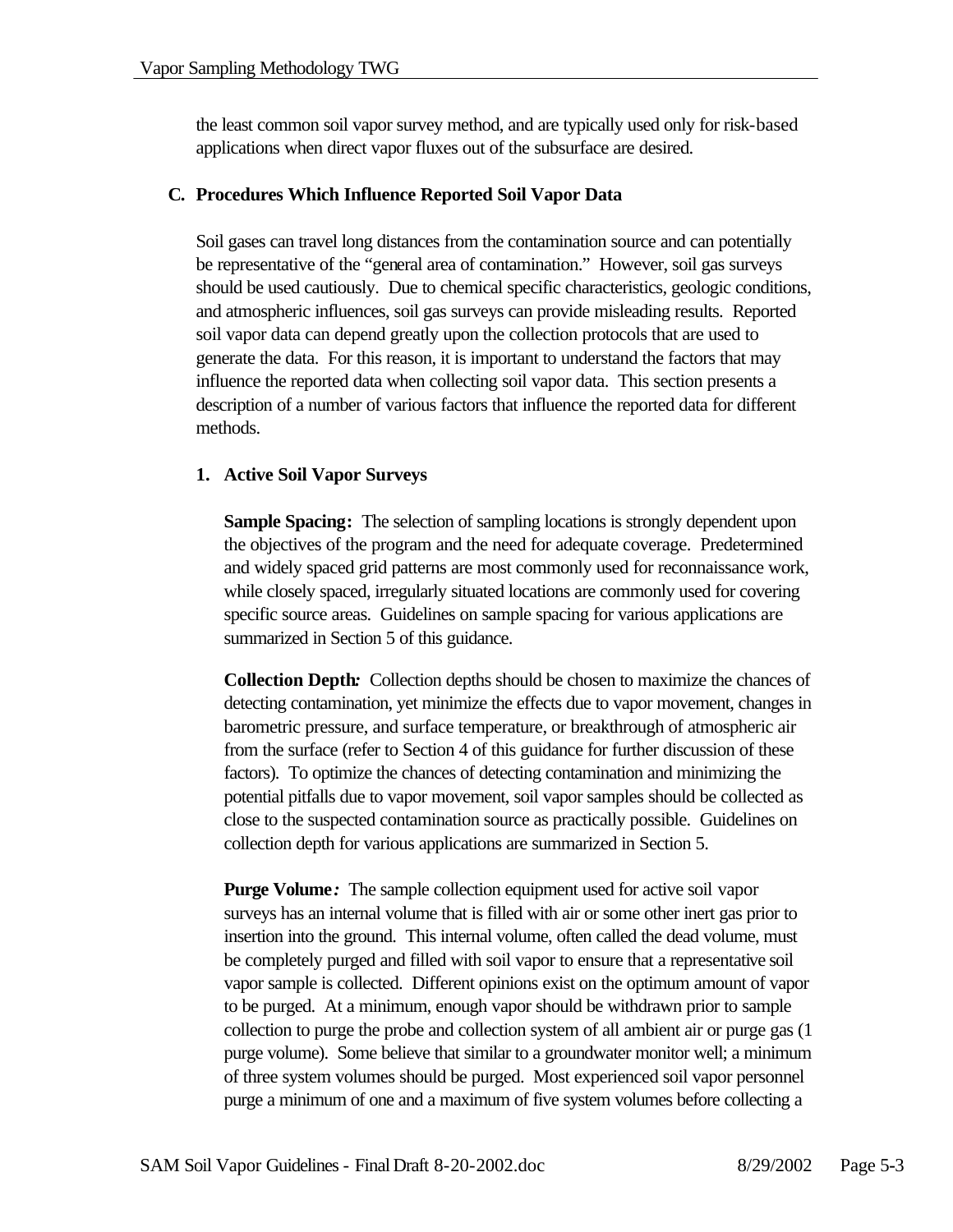sample. Since soil vapor data are often interpreted in a relative fashion, it is important that the purge volume is consistent for all samples collected from the same site.

While it is important to collect enough vapor to purge the system, collecting too much vapor can also have drawbacks. The larger the quantity of soil vapor withdrawn, the greater the uncertainty in the location of the collected sample, and in turn, the greater the potential that atmospheric air might have been drawn down the outside of the probe body. In addition, large purge volumes can create vacuum conditions that cause contaminant partitioning from the soil into the gas phase, which is not representative of in situ soil vapor conditions. Thus, sampling equipment with small internal dead volumes offers advantages over systems with larger dead volumes because the former systems require significantly less vapor to be withdrawn when purging the system.

**Excessive Vacuums Applied During Collection:** Soil vapor samples collected under high vacuum conditions or under a continuous vacuum may contain contaminants that have partitioned from the sorbed and dissolved phase into soil gas created by the collection process, rather than contaminants present in the undisturbed soil vapor. For collection systems employing vacuum pumps, the vacuum applied to the probe should be kept to a minimum necessary to collect the sample and measured and recorded.

**Probe Seals:** For collection systems with large purge volumes or designed to collect large sample volumes, it is often necessary to seal the probe at the surface. Seals may also be necessary for small volume systems if the soils are extremely porous and the sampling depth is close to the surface (less than 3 feet). Most common sealing techniques are to pack the upper contact of the probe and the soil with grout or to use an inflatable seal. Seal integrity can be easily tested by allowing a tracer gas (e.g., propane or butane) to flow around the probe at the contact with the ground surface and to analyze a collected soil vapor sample for the tracer gas.

**Probe Decontamination:** All external parts should be wiped clean and washed as necessary to remove any soil or contaminant films. The internal vapor pathway should be purged with a minimum of five volumes of air or an inert gas, or replaced, or washed if contamination or water is present in the probe. Probes fitted with internal tubing offer advantages because the internal tubing can simply be replaced.

**Systems with Vacuum Pumps:** Soil vapor samples from collection systems employing vacuum pumps should be collected on the intake side of the pump to prevent potential contamination from the pump. Further, because the pressure on the intake side of the pump is below atmospheric, soil vapor samples must be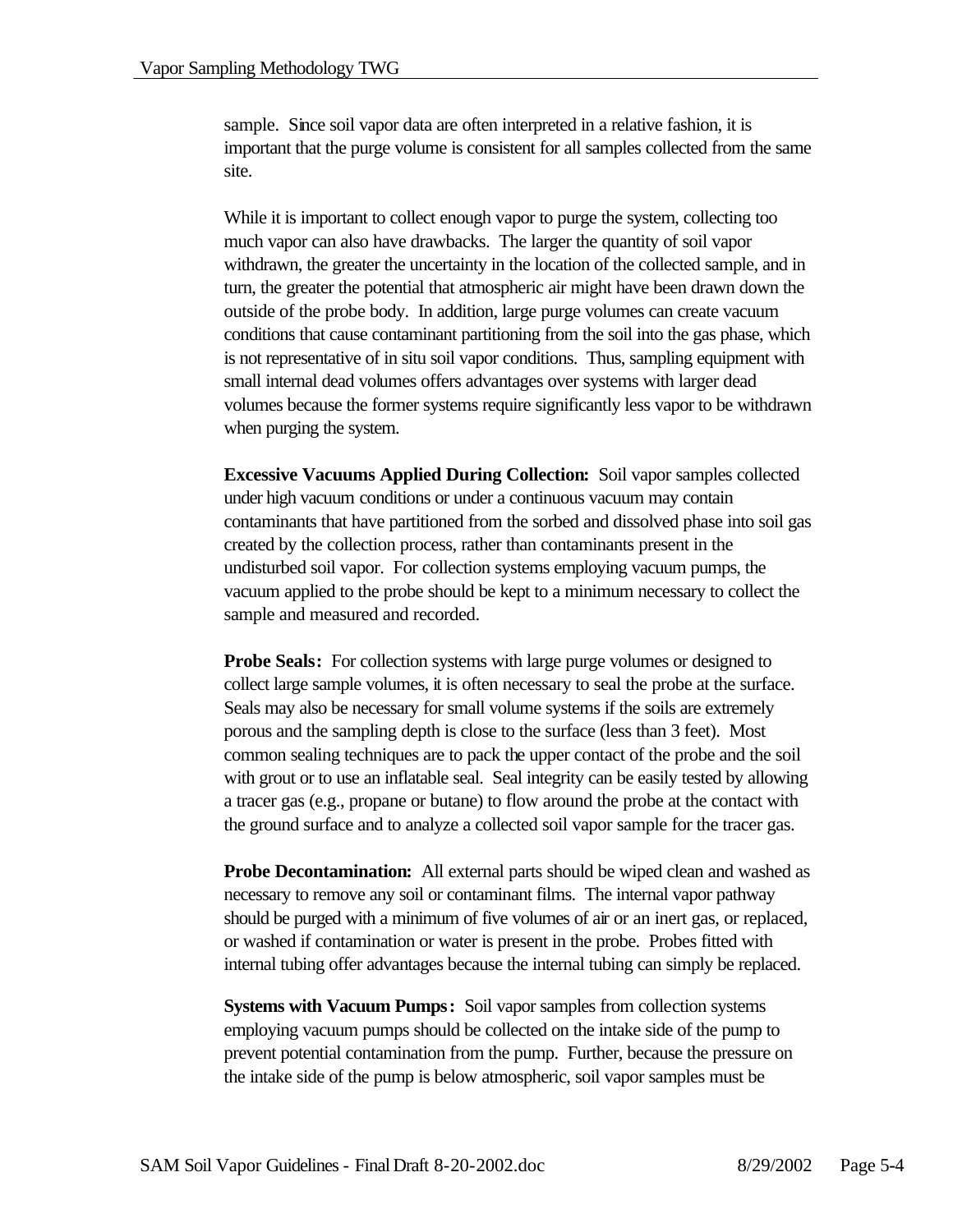collected with appropriate collection devices, such as gas-tight syringes and valves, to ensure that the samples are not diluted by outside air.

**Sample Containers and Storage of Samples:** While on-site analysis is advantageous to ensure sample integrity, soil vapor samples can be collected and analyzed off-site. To minimize potential effects on the sample integrity, it is recommended that:

- Maximum storage time does not exceed 48 hours after collection.
- Do not chill samples during storage as is common with soil and water samples.
- If stored samples are to be subjected to changes in ambient pressure (e.g., shipping by air), gas-tight vials or canisters are recommended. Tedlar bags are not allowed.
- For fuel related compounds (TPHv, BTEX) and biogenic gases (CH<sub>4</sub>, CO<sub>2</sub>, and  $O_2$ ): Allowable containers include Tedlar bags, gas tight vials (glass or stainless steel), and Summa Canisters.
- For halogenated compounds (e.g., TCE, TCA, PCE): Allowable containers must be gas tight, but also dark to eliminate potential effects due to photo destruction. Tedlar bags have been shown to not be a reliable storage container.

**Collection of Soil Vapor Samples with Summa Canisters:** Because Summa Canisters generally are large volume containers (3 to 6 liters) under high vacuum, extra care should be exercised during sample collection to ensure that air from the surface is not being inadvertently sampled or that desorption of contaminants from the soil does not take place. The possibility of breakthrough from the surface increases, the closer the samples are collected to the surface (less than 5 feet below grade) or when using Summas to sample from surface flux chambers. To minimize the potential of surface breakthrough, seals around the probe rod at the surface should exist. To minimize the potential desorption of contaminants from the soil, Summa Canisters should be filled at a rate less than half a liter per minute.

## **2. Passive Soil Vapor Surveys**

**Sample Spacing:** The selection of sampling locations for passive sampling is based upon the same considerations as active soil vapor methods: program objectives and the need for adequate coverage. Predetermined and widely spaced grid patterns are most commonly used for reconnaissance work, while closely spaced, irregularly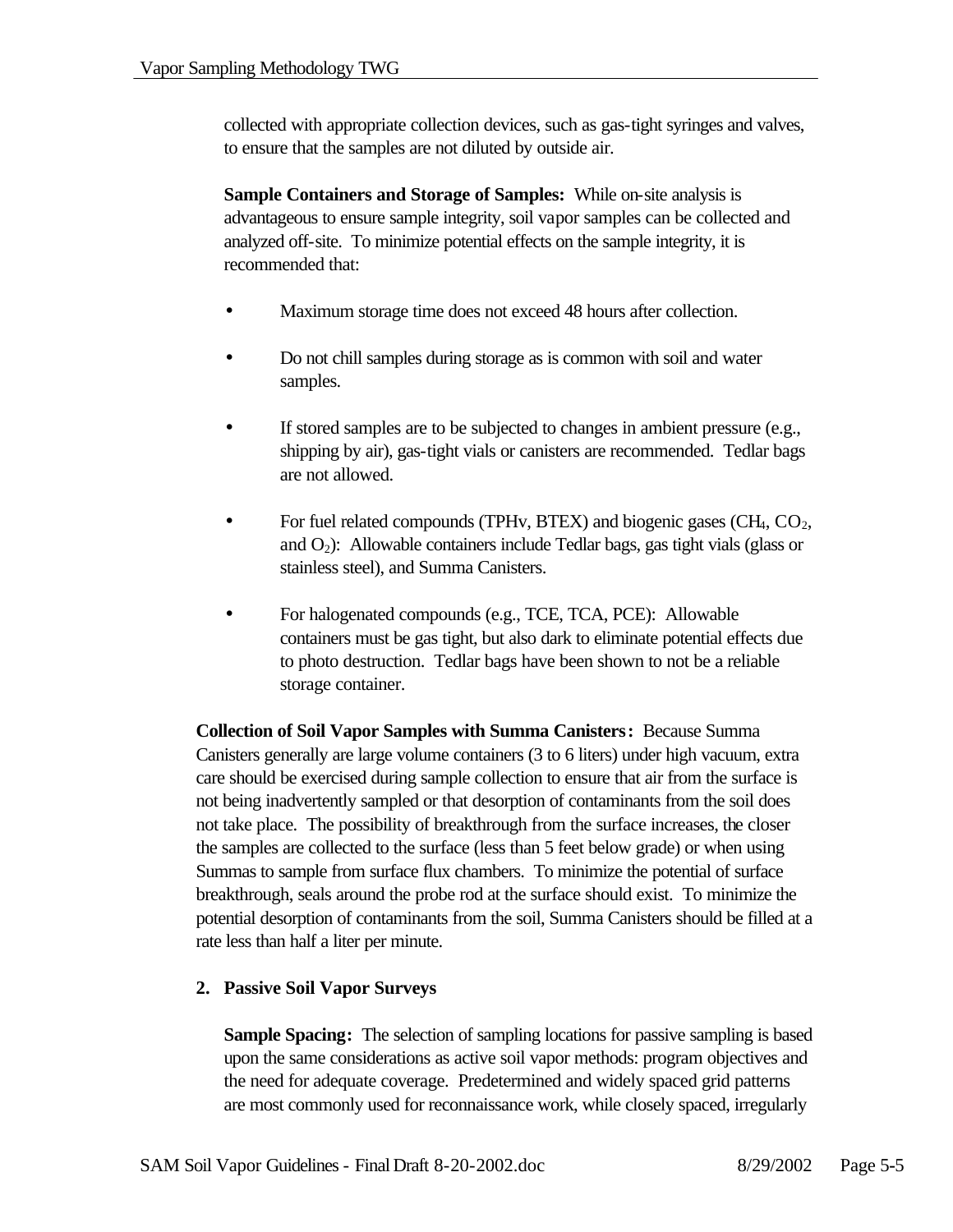situated locations are commonly used for covering specific source areas. Guidelines on sample spacing for various applications are summarized in Section 5.

**Collection Depth:** Passive surveys are nearly always conducted by burying the collector close to the surface (6 inches to 3 feet). This protocol was developed not for technical reasons, but for convenience in deploying and retrieving the collector. Ideally, similar to active surveys, collectors should be deployed as close to the suspected contamination source as practically possible to minimize the effects of vapor movement. In addition, collectors buried within five feet of the surface will be very susceptible to air infiltration due to changes in barometric pressure and surface temperature. If the outside air is contaminated, for example at an active gasoline station or inside of an active dry-cleaning operation, the passive collectors could conceivably adsorb more contamination from infiltration of the surface air than from subsurface contamination. In this situation, it is advisable to bury the collector to deeper depths (greater than 5 feet).

**Exposure Period:** As with collection depth, the exposure period for passive collectors is generally selected more for convenience factors than for technical reasons. The key assumption that is invoked when interpreting passive soil vapor data is that each collector is exposed to the same quantity of soil vapor. Thus, passive collectors are typically deployed for the same period of time on a site or the data is normalized based upon the exposure time. Typical exposure times are a few days to two weeks.

In practice, the exposure period for a passive collector should depend upon the concentration of the contaminant of interest and desired detection levels. In areas of suspected high concentration, collectors can be left in the ground for shorter periods (1 to 5 days). In areas of suspected low concentrations, collectors are often left in the ground for two or more weeks. For areas of unknown concentration, the optimum approach is to determine the deployment time by burying a number of collectors in the same location and measuring them over a period of time.

**Method Blanks:** Since the passive soil vapor method does not enable real-time data, analysis of blanks is extremely important to verify that detected contamination was not from another source, such as the passive collector itself or handling and storage during transport from the site to the laboratory. The only way to evaluate this possibility is to include a method blank and trip blank as part of the sample batch. A method blank consists of an unused collector picked at random from the collector batch. A trip blank is an unused collector that is kept sealed, and accompanies the other collectors to and from the site and to the laboratory for analysis.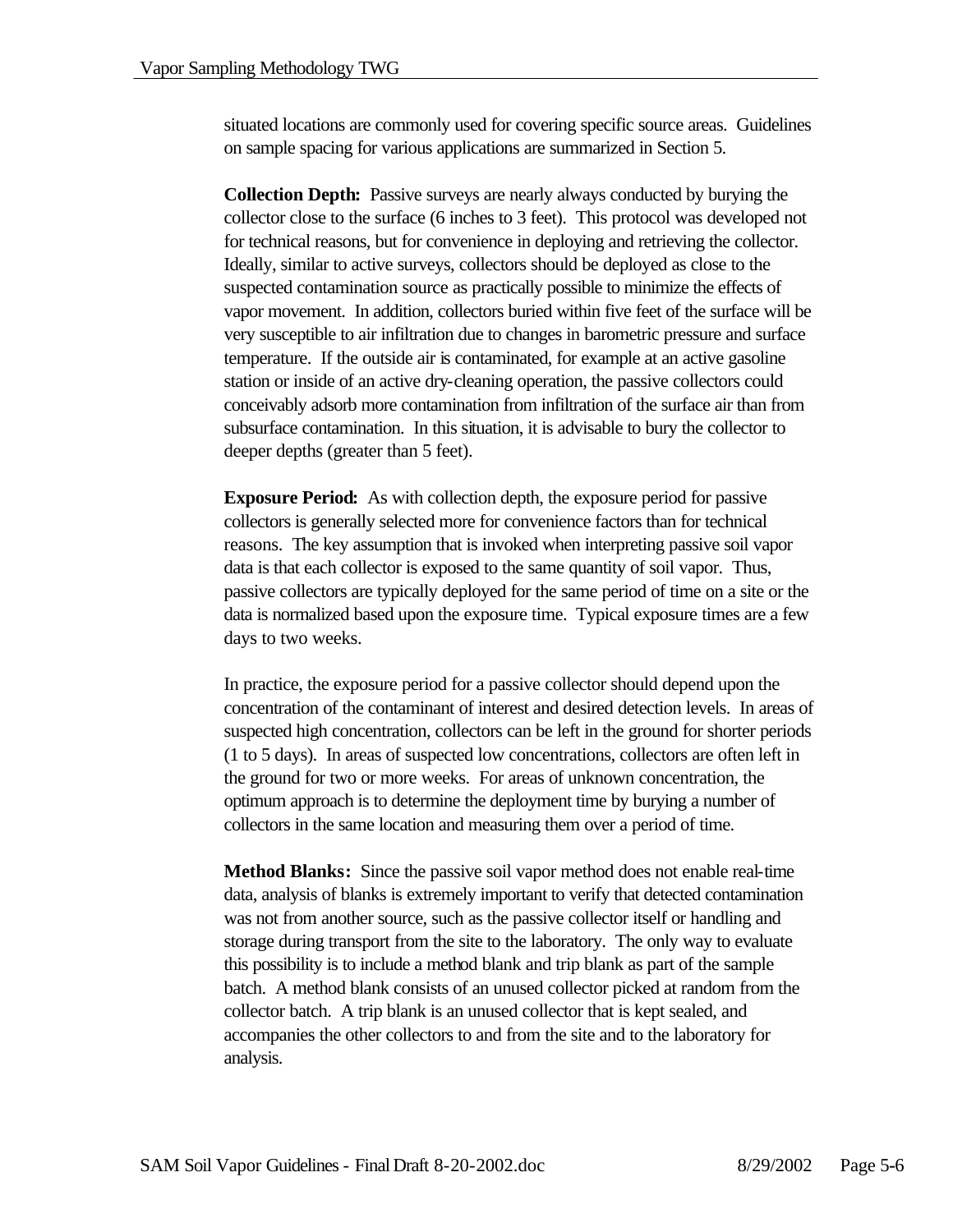### **3. Surface Flux Chamber Surveys**

**Sample Spacing:** The primary motive of flux chamber surveys is to measure the upward flux of vapor out of the ground or into a room for risk-based purposes. A minimum of three chambers should be deployed in the room or on the ground surface to provide representation of the area of interest and to demonstrate reproducibility. Chambers should preferably be located in areas where surface features suggest possible conduits to the subsurface (e.g., cracks, drains, electrical conduits, etc.). At least one chamber should be deployed in the area of maximum subsurface contaminant concentration if identified from a previous subsurface investigation.

**Insertion Depth or Seals:** Valid measurements require that the bottom of the chamber be sealed from exchange with atmospheric air. On soil surfaces, chambers are either inserted into the ground to a depth of one or more inches or the chamber flange covered with native soil or sealant. On finished surfaces such as floors, an airtight seal must be made between the chamber bottom and the surface, typically using a gasket or sealant.

**Covers:** Reflective coverings are sometimes necessary in outside locations to protect against temperature extremes that could create advective flow. Opaque coverings are required to minimize the potential of photo destruction of compounds.

**Exposure Period:** Chambers should be deployed for a minimum of eight hours, with the exposure period during normal occupancy conditions. Longer exposure times, on the order of 24 hours, are preferred since they give a time-integrated result that is more representative of the actual flux into a surface enclosure.

**Number of Samples per Exposure Period***:* Collection and analysis of multiple samples from a chamber at regular intervals over the deployment period (e.g., every 4 hours) is advised since it allows estimates of precision, enables spurious measurements to be eliminated, and any variability in the measured fluxes to be detected.

**Sample Containers and Storage of Samples***:*Refer to the same section under active soil vapor surveys (Section 3a) for a description of applicable containers and storage considerations.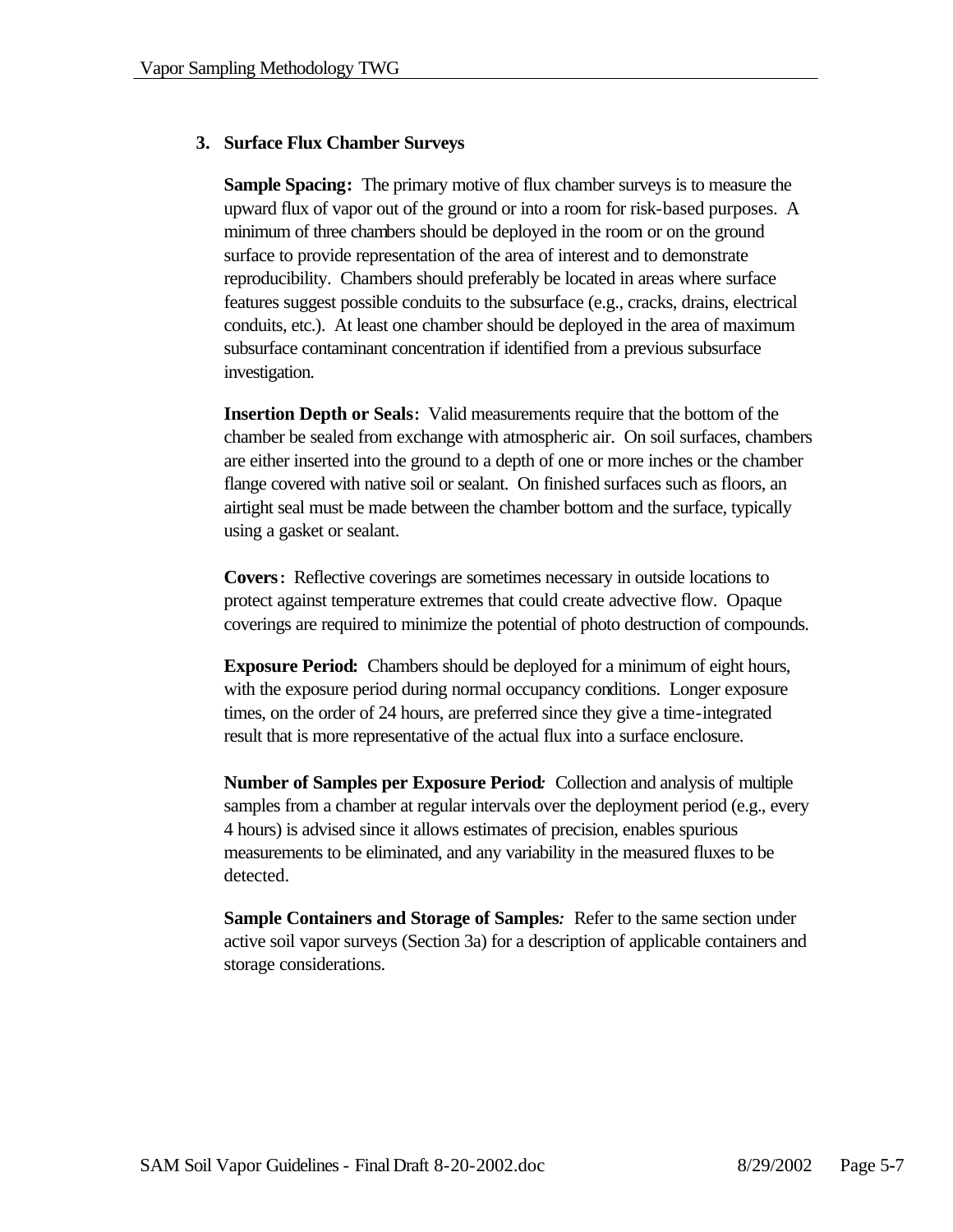## **D. Transient and Other Environmental Effects**

#### **1. Temperature**

Temperature can have an effect on soil vapor concentrations, since both the vapor pressure and water solubility of compounds is temperature dependent. However, temperature variations decrease with depth in the soil column, and in southern California, will be typically less than  $1^{\circ}$ C at depths greater than 3 feet below ground surface (bgs). This level of temperature variation will not create a measurable effect.

Seasonal temperature variations are also minimal in southern California, and except for special environments, such as the desert, are unlikely to create a significant effect on soil vapor concentrations in the vadose zone.

### **2. Barometric Pressure**

Changes in barometric pressure can lead to a pressure gradient between the soil vapor and atmosphere creating a flow of soil vapors out of the vadose zone during barometric lows and into the vadose zone during barometric highs. The potential effects decrease with increasing sampling depth. Barometric pressure should be recorded for samples collected at depths shallower than five feet bgs for risk-based applications.

## **3. Earth Tides**

Earth tides (movement of soil vapor due to variations of the earth's geometric shape due to gravitational pull) have been promoted as a factor on soil vapor movement. However in reality, fluctuations in water levels during periods of maximum gravitational pull (new and full moons) are less than 0.1 foot. Hence, earth tides do not have a significant effect on soil vapor movement and concentration.

## **4. Precipitation (Rainfall)**

Infiltration from rainfall can potentially impact soil vapor concentrations by displacing the soil vapor, dissolving volatile organic compounds, and by creating a "cap" above the soil vapor. In practice, infiltration from large storms only penetrates into the soil on the order of inches. Hence soil vapor samples collected at depths greater than three feet bgs are unlikely to be significantly affected. Soil vapor samples collected closer to the surface (less than 3 feet) may be affected and it is recommended that measurement of percent moisture of the soil is performed if shallow sampling is performed during or shortly after significant rainfall (greater than 1 inch).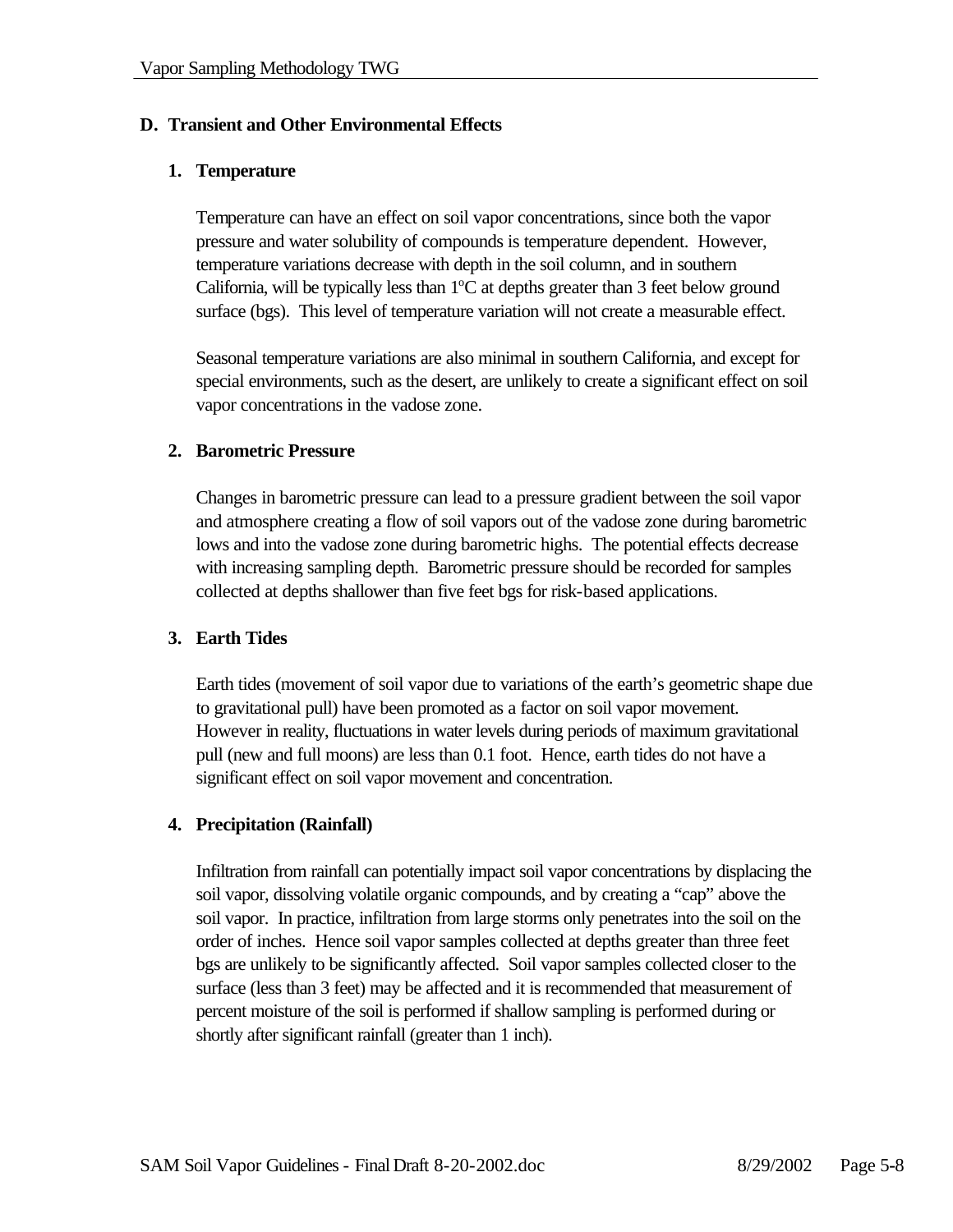## **E. Soil Vapor Survey Design For Specific Types of Sites**

This section gives specific guidelines for common types of sites.

#### **1. Petroleum Related Sites, Including Underground Storage Tanks**

a. Chemical Specific/Analytical Considerations

Because petroleum products, such as gasoline and diesel, are complex mixtures containing a wide variety of different hydrocarbons, the appropriate analytical measurements depend upon the product type as follows:

- Volatile Hydrocarbons (TPH by CA-LUFT or 8015 modified): Suitable for gasoline range hydrocarbons (sufficient vapor pressure to enable detection), including mineral spirits, Stoddard solvent, aviation fuels, and some blends of jet fuels. This method is not suitable for nonvolatile petroleum hydrocarbons such as oils and most polyaromatic hydrocarbons (PAHs). Semi-volatile hydrocarbons (diesel, kerosene) may be detected if they are relatively fresh.
- Aromatics (BTEX): Methods 8021 or 8260.
- MTBE and Oxygenates: Either method 8021 or 8260, although method 8260 is advantageous to eliminate false positives due to co-elution with other hydrocarbons.
- Methane, Carbon Dioxide, Oxygen: For methane, the typical method is gas chromatography method with a flame detector, such as 8015 modified. For carbon dioxide and oxygen, the typical method is gas chromatography method with a thermal conductivity detector, such as ASTM Method 1945-96.
- PAHs: Due to low vapor pressures, these compounds cannot be detected by active soil gas methods (except for naphthalene) and only the lightest ones can be detected by passive soil gas methods.
- b. Site Assessment/Characterization Applications

Certain components of a UST system are more likely to fail than others. For example, the tops of USTs where bungholes or man ways are present, seams in the UST, seams, patches and elbows in the piping runs, and dispensers are typical sources of leaks. In addition, the base of the tank pit and associated piping can often be source zones due to the pooling of leaked substances. The sampling program should be designed to cover the most likely sources.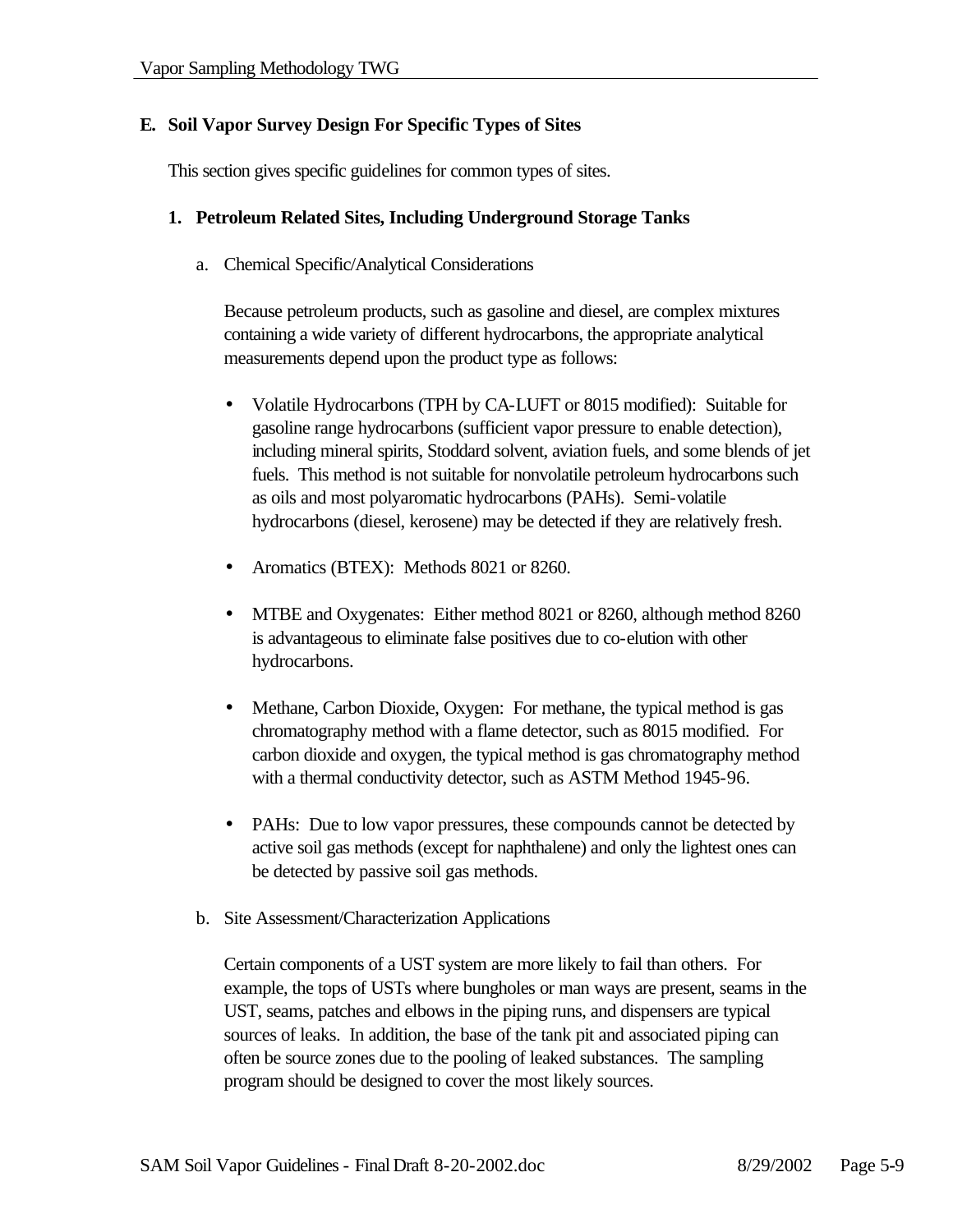**Soil Vapor Method:** The active soil vapor method is most typically employed. The passive soil vapor method can also be used, especially in locations with limited access and at sites where relatively low concentrations of VOCs are expected.

**Sample Location and Spacing:** The sampling locations and grid spacing should be sufficiently small to encounter areas of former USTs, piping, dispensers, etc. and any areas of gross contamination. When historical data regarding the layout of a UST system are unavailable, a useful strategy is to collect samples in a grid pattern. For a typical service station, a grid spacing of about 50 feet is reasonable. For more detailed site assessment/ characterization, a sample spacing of 10 to 20 feet is reasonable in the source area.

Collection Depth: Soil vapor samples are typically collected from 5 to 15 feet bgs to assess surface and UST releases. The chosen depth will be dependent upon the suspected source and what is being assessed: soil and/or groundwater. To assess the vertical extent of contamination, collect samples every 5 feet to 10 feet depending upon the depth to groundwater at the location of highest concentration.

c. Health Risk Assessment Program Design

**Soil Vapor Method:** The active method is most commonly used. Passive soil vapor methods are not applicable since they are nonquantitative. Permanent probes/implants offer the advantage of assessing transient effects that could affect contaminant vapor flux rates. Surface flux chambers may also be used.

**Sample Location and Spacing:** Enough samples should be collected to allow a representative estimate of the average flux to the base of the existing or future structure. At a minimum, samples should be collected at the location of highest vadose zone contamination, near or under the structure, and at each corner of the structure (inside if possible, immediately outside if not).

**Collection Depth:** For active soil vapor programs, samples should initially be collected from 5 feet bgs unless there is reason to suspect shallower contamination. If the calculated risk exceeds allowable levels, a vertical profile of the soil vapor at shallower depths may be appropriate. Samples from shallower depths are more subject to infiltration of surface air and variability due to transient effects. If soil vapor data from depths less than 5 feet bgs are collected, additional sampling events may be appropriate to ensure representative values.

**Sample Frequency:** Typically, a single sampling event should be sufficient to assess this risk pathway. In some situations additional sampling events may be appropriate, e.g., where the calculated risk from the first sampling event is close to acceptable levels or for shallow sampling depths.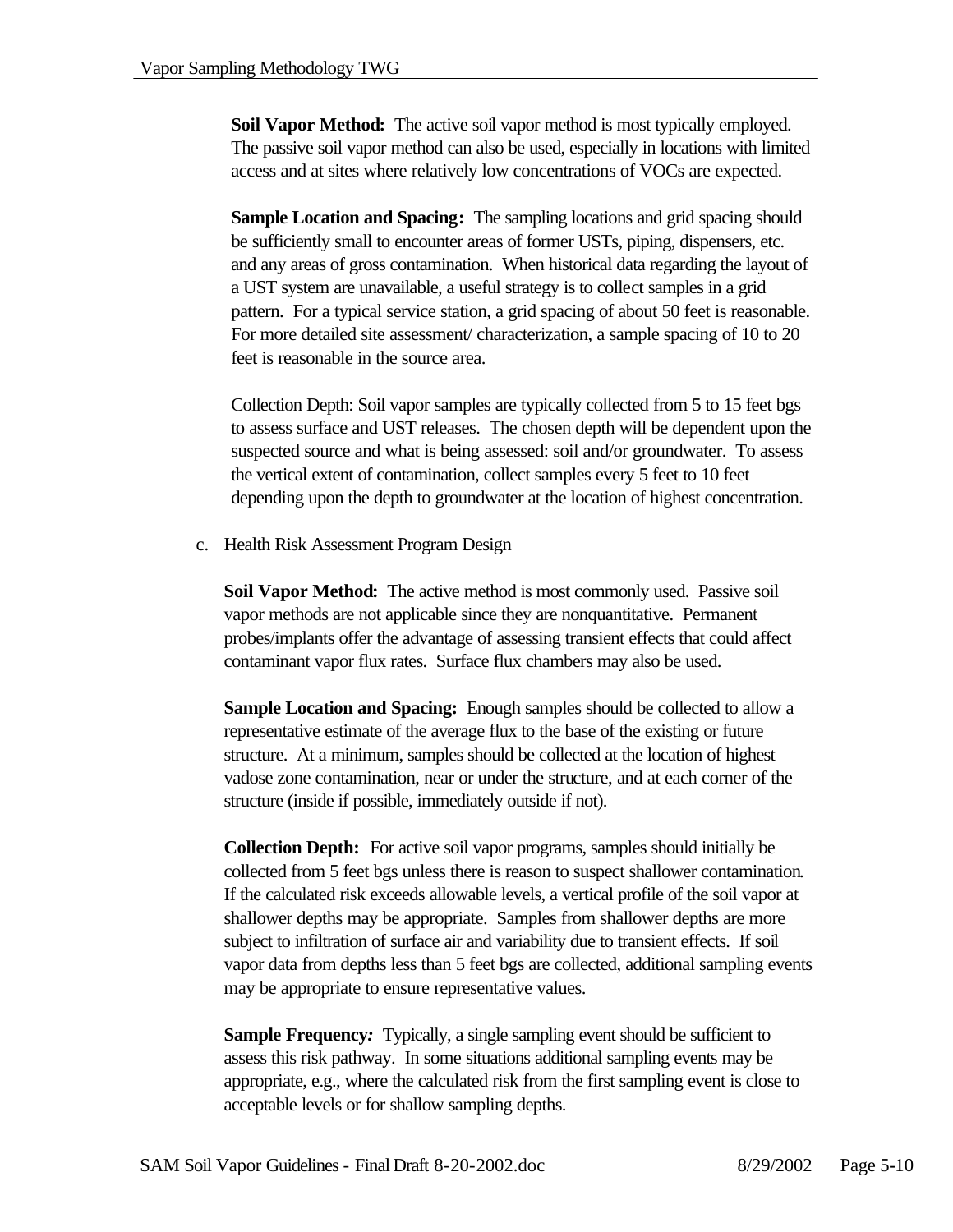d. Post-Remediation Assessment and Contaminant Monitoring

Sample spacing and collection depth will be dependent upon the objective of the monitoring and upon the size of the remediation area. For risk assessment and remediation monitoring, use the respective protocols described previously, but using semi-permanent probes/implants that are sampled multiple times over the course of the project.

e. Special Considerations for Fuel Sites

**Vapor Leak:** Gasoline vapor in equilibrium with fresh free-phased product, such as in USTs, contains approximately 8,000 μg/L-vapor of benzene and greater than 1,000 μg/L-vapor of toluene and xylene. Reformulated gasoline vapor can contain MTBE or ethanol at concentrations greater than 100,000 μg/L-vapor. Subsurface vapor leaks are possible from USTs and piping associated with them (vent pipes, pipe joints, vapor recovery lines, and tank bungs). Such leaks can create situations with no corresponding detectable soil contamination. Soil vapor located near or at the leak will contain relative concentrations of these compounds similar to the vapor in the UST. Soil vapor located further from the source may contain only some of these compounds due to differences in their physical properties.

**Potential Impact of Vapor Contamination on Groundwater:** Leaking gasoline vapors from a UST are a likely contaminant pathway to groundwater for both MTBE and ethanol, due to their high concentrations in the tank vapor and extremely low Henry's constants. In contrast, leaking gasoline vapors are an unlikely contaminant pathway to groundwater for the aromatics due to their lower concentrations in the tank vapor and moderate Henry's constants. The potential importance of this contaminant pathway increases with decreasing groundwater depth and is particularly acute in locations where the water table is near or above the UST, and where the vadose zone is dry. Sampling programs assessing this contaminant pathway should focus on the collection of soil vapor samples vertically through the vadose zone at regular intervals down to groundwater. The concentration profile down to groundwater and concentration at the groundwater interface may enable an estimate of the importance of this pathway.

#### **2. Dry Cleaners and Industrial Facilities With Non-Petroleum VOCs**

At industrial facilities, a variety of contaminants, conditions, and potential sources can exist. Many industrial sites contain above ground solvent sources, such as degreasers,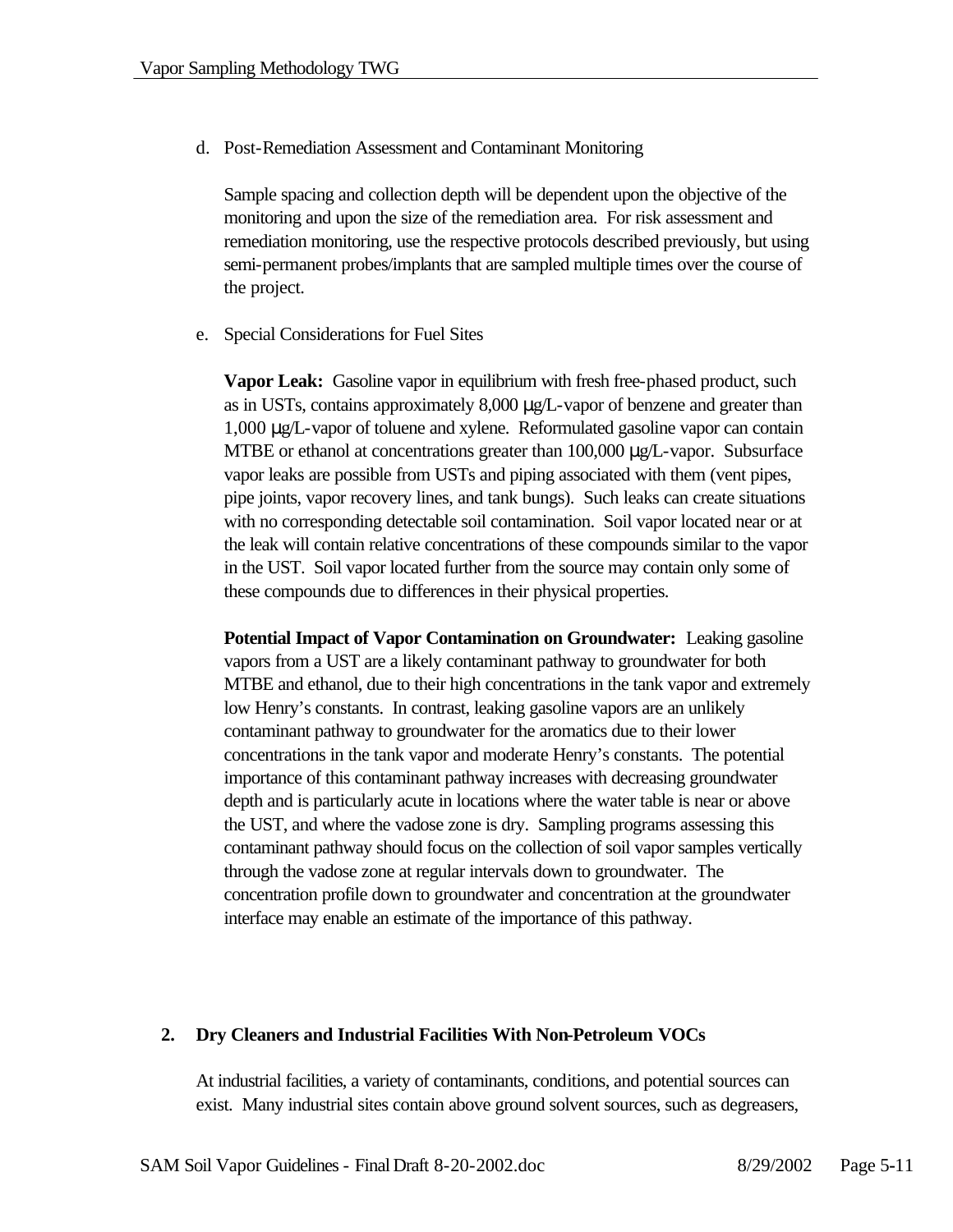clarifiers, storage tanks, ink presses, spray booths, which can leak into the vadose zone. Subsurface sources can include leakage from drains, sumps, pipelines, and manufacturing lines. Consequently, a soil vapor survey at an industrial facility should be performed only after a thorough site reconnaissance has been performed to establish the potential sources and types of contamination. At dry cleaner sites, soil vapor contamination commonly exists under the washer unit, and soil contamination with corresponding soil vapor contamination commonly exists near liquid release sources such as sumps, drains, storage areas, and other disposal areas.

a. Chemical-Specific/Analytical Considerations

Chemicals associated with industrial facilities vary depending upon the type of facility, but typically include chlorinated solvents and degreasers, such as methylene chloride, trichloroethane (TCA), trichloroethylene (TCE) perchlorethylene (PCE), acetone, and methyl ethyl ketone. Not all compounds at a facility may be detectable by soil vapor methods depending upon their vapor pressures. At dry cleaner sites, the primary compound is perchlorethylene (PCE) and its breakdown products: vinyl chloride, dichloroethylene (cis and trans 1,2 DCE), and trichloroethylene (TCE). For quantitative programs, the two most common analytical methods employed are 8021 and 8260. Regardless of the actual analytical method used, the detection limits, calibration procedures, and other QA/QC criteria should meet the requirements in the soil vapor analysis section of this manual.

b. Site Assessment/Characterization Applications

**Soil Vapor Method:** The active soil vapor method is most typically employed. The passive soil vapor method can also be used, especially in locations with limited access.

**Sample Location, Spacing, and Depth**: A soil vapor survey performed as part of a site assessment and characterization would ideally be performed in a phased approach, starting with a wide spacing between sampling points (50 to 100 feet) to obtain an overall assessment of the site (and off-site if necessary) then focusing the sampling in areas of higher contamination to better define its limits (10 to 25 feet). Vapor samples should be collected from all potential source areas. Initial sampling depths should be determined by the type of release anticipated:

- Surface and near surface releases: 3 to 5 feet bgs.
- Deep releases (e.g., tanks, pipelines): at bottom of tank or pipeline.
- To assess the vertical extent of contamination, collect samples every 5 to 10 feet depending upon the depth to groundwater at the location of highest concentration.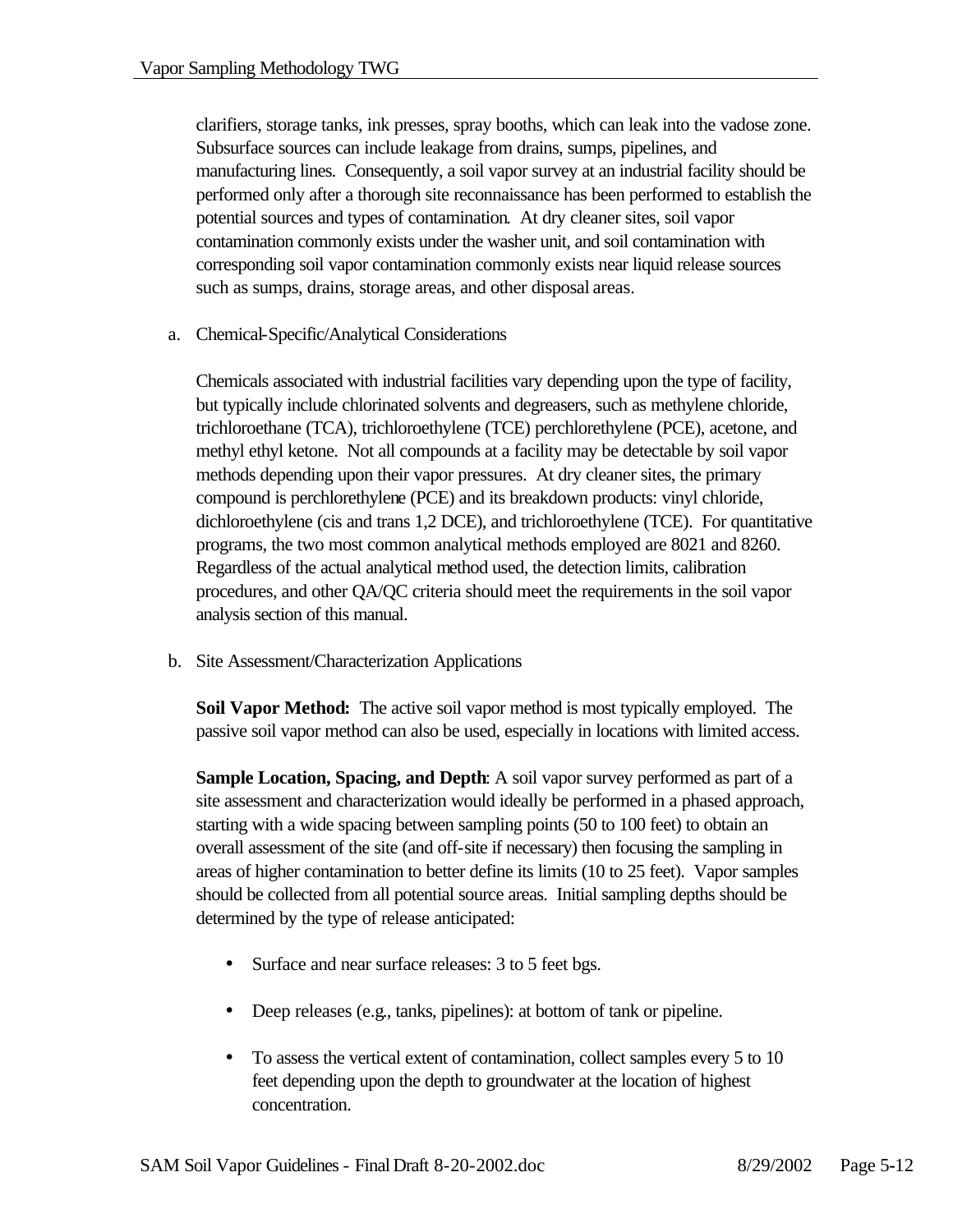#### c. Health Risk Assessment

The collection method, sample location, sample spacing, and collection depth criteria are the same as described for fuel sites, with the following exception. For health risk assessments at adjoining rooms/businesses to a dry cleaner in a strip mall, active soil gas samples should also be collected within one foot of the base of the slab to test for the presence of higher soil vapor concentrations caused by preferential transport at the bottom of the slab. Procedures used to collect samples at this shallow depth should ensure that no ambient air is collected, e.g., seals around the probe barrel. If soil vapor data from depths less than five feet bgs are collected, additional sampling events may be appropriate to ensure representative values.

d. Post-Remediation Assessment and Contaminant Monitoring

Sample spacing and collection depth will be dependent upon the objective of the monitoring and upon the size of the remediation area. For risk assessment and remediation monitoring, use the respective protocols described previously, but using semi-permanent probes/implants that are sampled multiple times over the course of the project.

e. Special Considerations for Solvent Sites

**Vapor Clouds***:* Due to their high vapor pressures and high vapor densities, vapors may emanate from containers or pipes holding gaseous or liquid chlorinated compounds, collect on the floor, penetrate through the slab, and create a zone of contaminated vapor in the vadose zone. Such leaks can create soil vapor contamination with no corresponding detectable soil contamination. Such vapor clouds are commonly found under the washer unit at dry cleaners, under vapor degreasers, and in other above ground confined spaces containing solvents.

**Potential Impact of Vapor Contamination on Groundwater***:* Due to their relatively low Henry's constants, the potential for vapors leaking from the surface to significantly impact groundwater is low, except in cases of very high soil vapor concentrations (typically greater than 100 μg/L-vapor at the groundwater interface) or in the presence of contaminated soil. Sampling programs assessing this contaminant pathway should focus on the collection of soil vapor samples vertically through the vadose zone down to groundwater. The concentration profile down to groundwater and concentration at the groundwater interface will enable an estimate of the importance of this contaminant pathway.

#### **3. Methane Testing**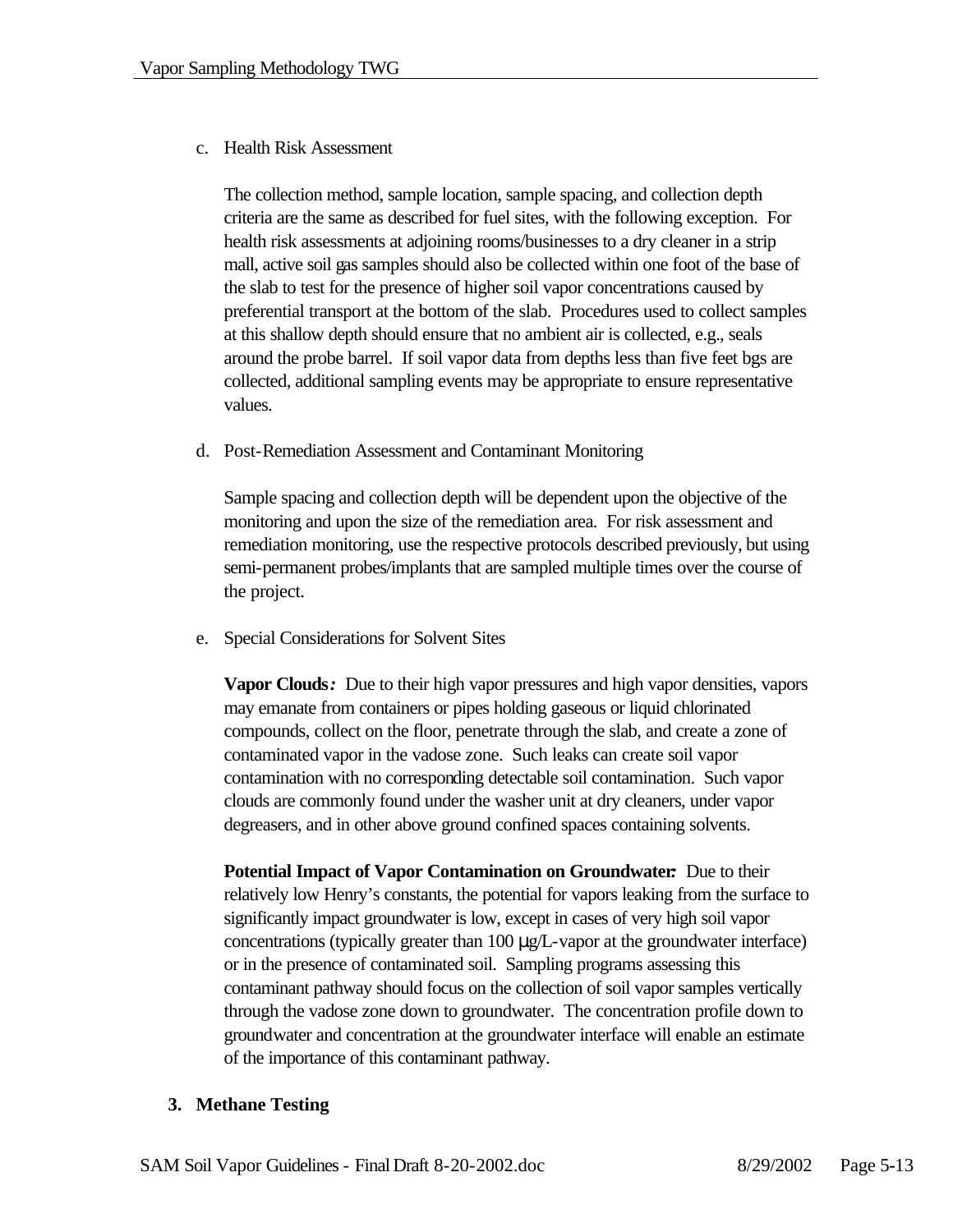a. Chemical Specific/Analytical Considerations

Methane is a colorless, odorless gas existing naturally in atmospheric air at a concentration of approximately 2 to 3 ppmv. It is commonly formed in the subsurface from the anaerobic breakdown of organic matter and can reach concentrations in the soil gas exceeding 50% in areas with abundant sources of organic carbon. Sources for methane generation include landfills, swamps and bogs, petroleum (oil and gas) reservoirs, farmlands, and areas contaminated by organic matter sources (sewage, petroleum spills, etc.). Methane may also originate from nonbiogenic, thermal origins, such as from volcanic sources. Because petroleum reservoirs are rare in San Diego County, the most likely sources of high methane on a site will be from the degradation of organic matter or from a leak from an existing methane, natural gas line. In areas of known volcanic rocks or thermal activity (e.g., Jacumba), thermogenic sources of methane may contribute. If natural gas lines exist on a site, the local gas company (SDGE) will send personnel to test for leaks.

**Analysis Methods:** Methane is most commonly measured with either a flame ionization detector (FID) or thermal conductivity detector (TCD). FIDs are approximately 10,000 times more sensitive than a TCD and can detect methane in the low parts per million range. TCDs typically measure methane at concentrations exceeding 1 part per thousand (greater than 1,000 ppmv). Both portable and laboratory-grade instruments exist with these detectors. For applications where quantitative results are desired, the analytical methodology employed is typically gas chromatography (GC). A variety of gas chromatographic methods using the FID and TCD have been developed by the petroleum industry and may be used. EPA Method 8015 modified for methane may also be used. Regardless of the actual analytical method used, the detection limits, calibration procedures, and other QA/QC criteria should meet the requirements in the soil vapor analysis section of this manual.

**Soil Vapor Method***:* Active soil vapor surveys and flux chamber surveys are applicable to methane investigations. Passive soil vapor surveys are not used for methane investigations since methane is not quantitatively absorbed on the passive collector.

b. Site Assessment/Characterization

**Sample Spacing***:* The selection of sampling points is strongly dependent upon the need for adequate coverage and budget. General grid patterns with 50 to 100 feet centers are typical for reconnaissance work, while closer spaced, irregularly situated locations (10 to 50 feet) are commonly used for covering potential source areas.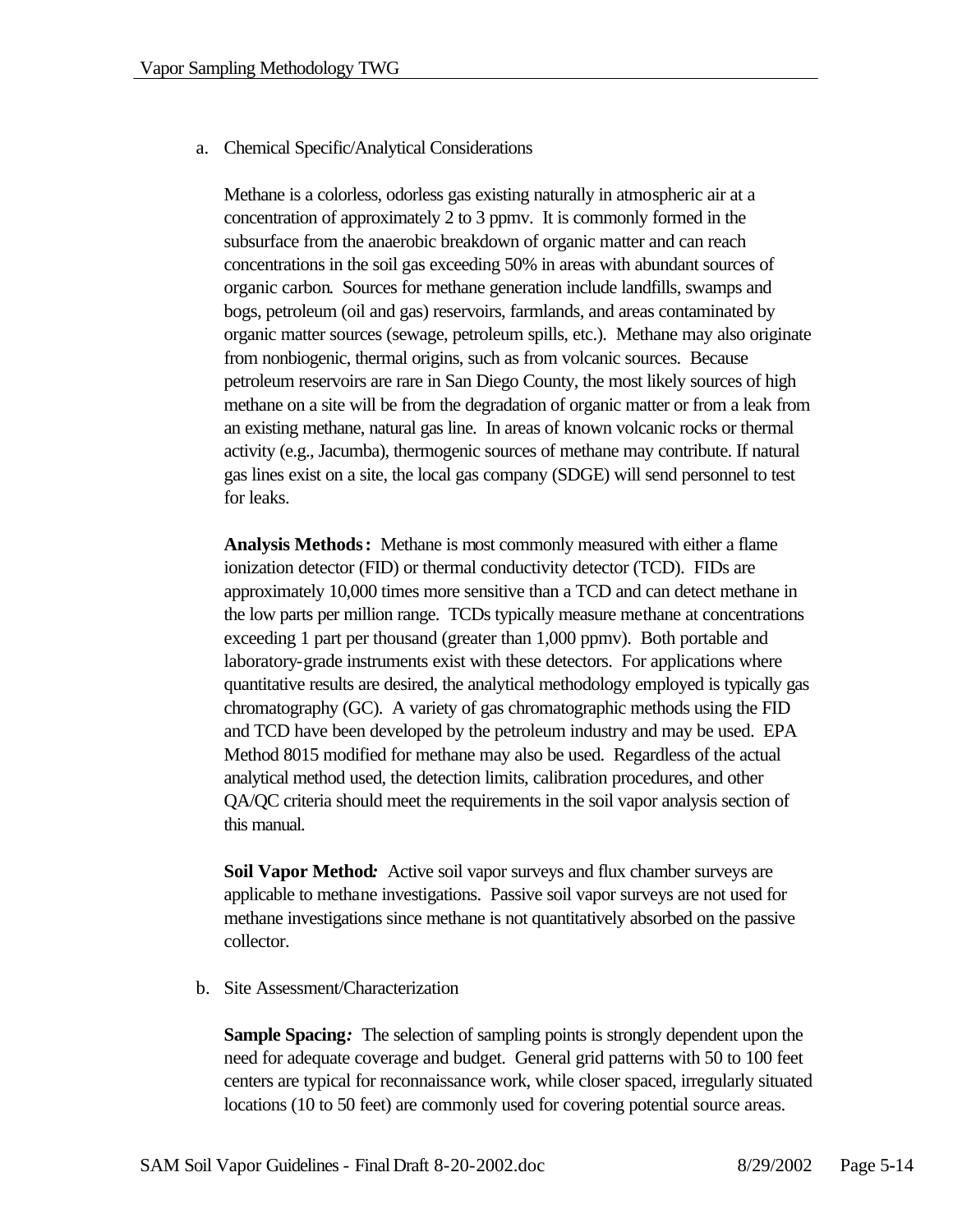**Collection depth:** A nominal collection depth of five feet bgs is generally considered to maximize the chances of detecting contamination yet minimizing the effects due to changes in barometric pressure, temperature, or breakthrough from the surface. Methane is generated under anaerobic conditions, which typically exist at greater depths in the vadose zone. For source determination, samples should be collected at various depths at the same location to determine the depth of the methane source.

c. Health Risk Assessment (Upward Vapor Migration)

**Potential Risk:** The principal health and safety risk posed by methane is the risk of explosion due to concentration buildup in confined spaces such as underground public utility structures (sewage lines, utility trenches and vaults) or above ground structures. The lower explosive limit (LEL) for methane is 5% (50,000 ppmv). Currently (as of January 2002), the San Diego County Department of Planning and Land Use Building Department is concerned if concentrations exceeding 10% of the LEL (5,000 ppmv) are detected in the shallow soil gas near existing or propose aboveground structures. Refer to County Code of Regulatory Ordinance, Title 8, Division 6, Section 86301.

**Sample Location and Spacing***:* Enough samples should be collected to allow a representative estimate of the average flux into the existing or future structure. For commercial sites, a minimum of four locations, one on each corner of the footprint, should be initially collected. For larger proposed residential developments, one location per lot is sufficient initially. Additional locations on the footprint or lot are advised if elevated levels (greater than 1,000 ppmv) are found. Refer to the previously referenced ordinance for any specific requirements on sites under the County Department of Planning and Land Use Building Department jurisdiction.

**Collection depth***:*For active soil vapor programs, samples should initially be collected from five feet bgs. If significant levels (greater than 1,000 ppmv) are found at this depth, collection of a sample closer to the surface (1 foot to 2 feet) at the same location is advised to document if elevated levels approach the surface. It is also advisable to do vertical profile sampling at greater depths if significant levels are detected to determine if there is a potential methane source zone below the proposed structure.

d. Post-Development Assessment and Contaminant Monitoring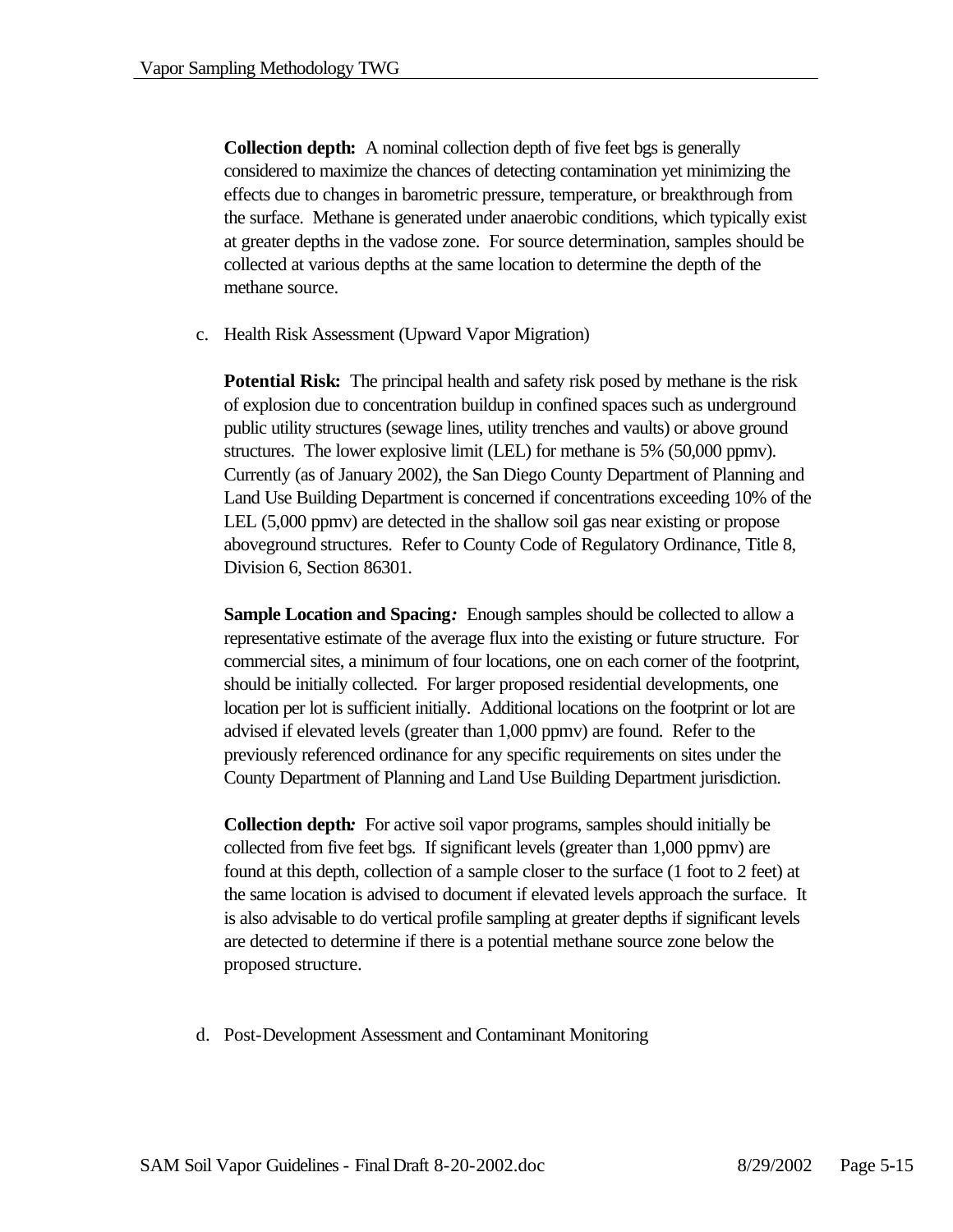For contaminated sites, monitoring of the methane levels immediately below existing or proposed aboveground structures is advised. Refer to the existing County ordinance for specific requirements.

### **F. Documentation**

#### **1. Work Plan**

If the lead agency is currently providing oversight and/or will be involved in some review capacity and potential (regulatory) site closure, an appropriate work plan should be prepared and submitted to the lead agency for review prior to implementation of the proposed soil vapor survey. Revisions to the work plan may be requested prior to approval.

The work plan should provide sufficient details, description of site conditions, and identify project objectives so that the lead agency can fully evaluate the proposed work. The work plan should reference the applicable section(s) of the SAM Manual or other guidance documents, rather than restating existing technical guidelines. The work plan should contain the main sections, and address specific issues, pertaining to:

- Health and safety
- Purpose and scope of work planned
- Background information (site history, existing analytical data, etc.)
- Current site conditions, depicting surface features and known buried structures
- Description of proposed work (i.e., sampling strategy and protocol, including sampling technique and analytical methodology)
- Schedule of proposed work

The type of equipment to be used and/or the contractor planned for the work should be identified. The needed information in the work plan should be presented in a succinct and accurate manner to facilitate the review process, using existing tabular data and clear illustrations as deemed necessary. Existing analytical data should also be presented in tabular form and/or graphically on maps.

## **2. Field Data**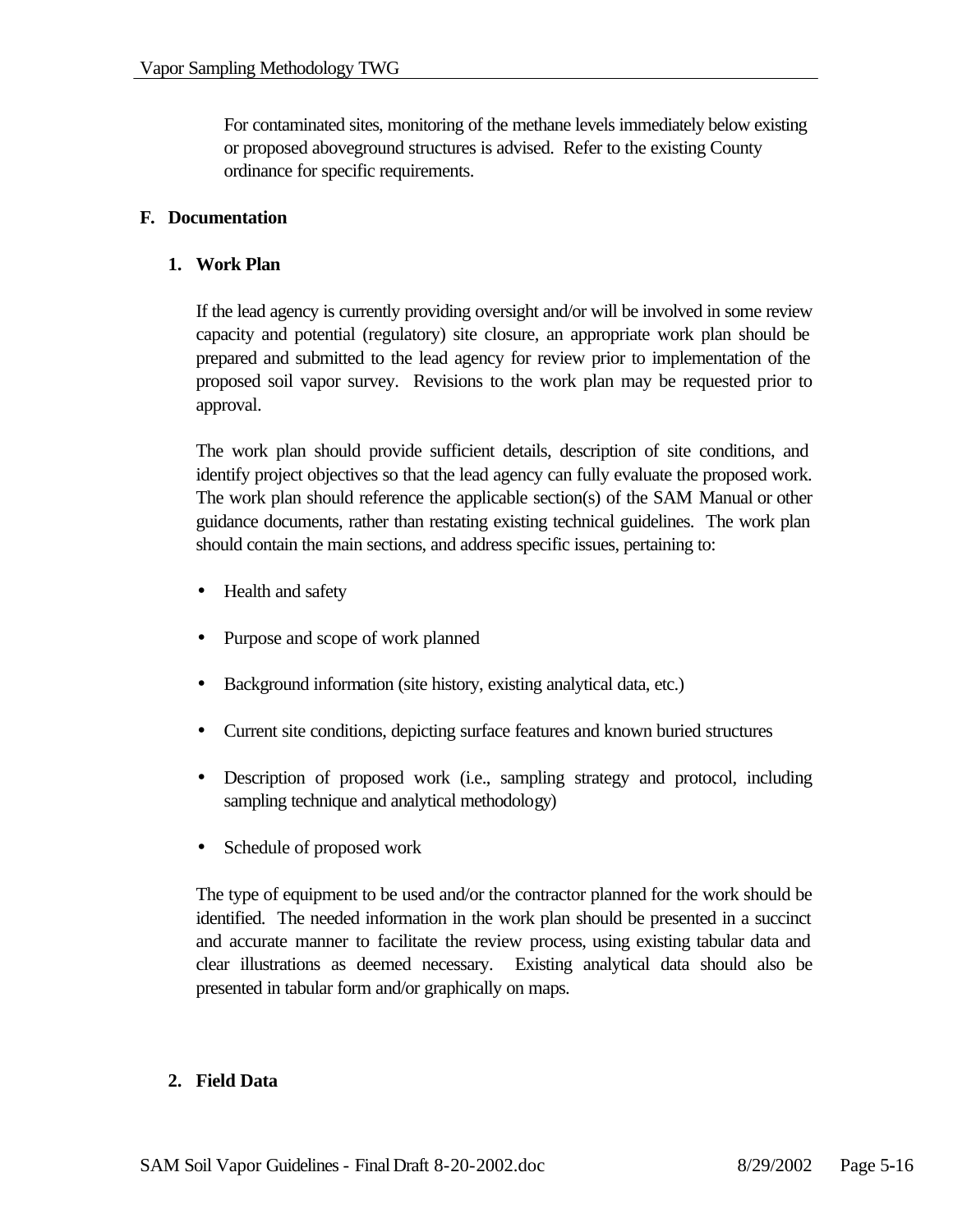Data acquisition and good field notes are important to document site-specific conditions observed and encountered during the actual vapor sampling and related field work. Such information can/should be used to prepare the written report and other work products (i.e., data tables, maps, etc., as described in Section 5c. below). Accurate and clear field notes, maintained on special forms and work sheets, could be used to further assess site conditions and the findings of the vapor survey. The site-specific types of information that should be acquired in the field and documented include, but should not be limited to:

- Sampling locations (detailed map at an appropriate scale to illustrate the data points)
- Sampling methods and devices, including QA/QC procedures
- Field equipment calibration, detection limits, quantification, and unusual conditions
- Sample identification/designation
- Date and time of sample collection
- Identification of sampling personnel
- Sampling depth (including obstructions encountered), or sampling height
- Known or encountered stratigraphic/lithologic conditions, as applicable
- Apparent soil moisture conditions encountered, as applicable
- Weather conditions
- Sample purge volumes
- Volume of vapor sample extracted
- Analytical method(s)
- Chain-of-custody records

It is recognized that some of the information may be documented/maintained by the contractor (field technician) actually conducting the vapor sampling, if an outside company is used. The fieldwork should be supervised by an appropriately trained and experienced professional.

## **3. Report Preparation**